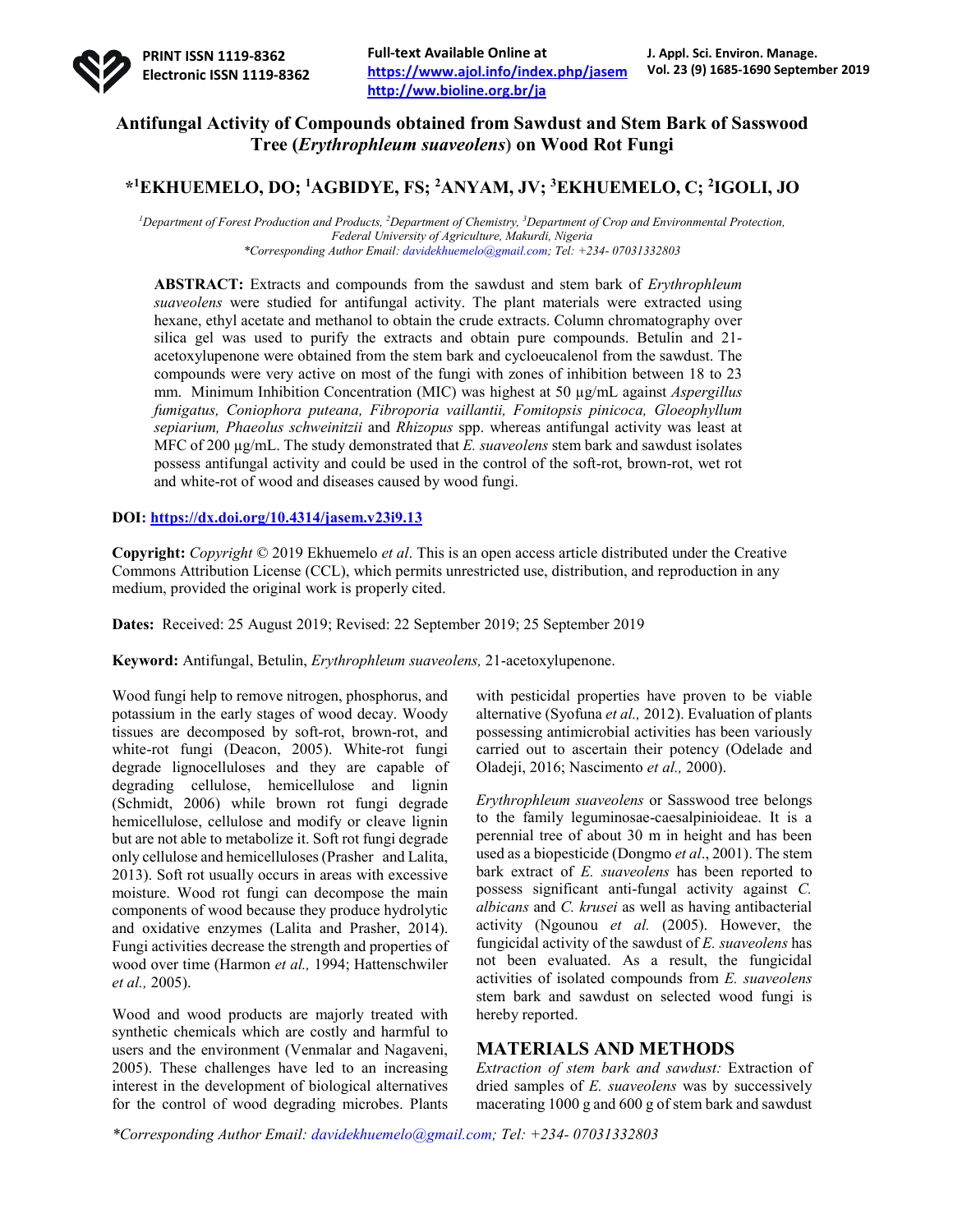into 1000 mL (w/v) of n-hexane, ethyl acetate and methanol respectively, for a period of 24 hours. The resulting extract were filtered and dried as described by Ekhuemelo *et al.* (2019).

*Column chromatography:* A slurry of silica gel (50 g) in hexane: ethyl acetate 95:5 was poured into a glass column and *E. suaveolens* extracts was loaded onto the column bed and eluted as previously described. This was carried out for each of the extracts to obtain several column fractions. Thin layer chromatography was used to examine and combine similar fractions. Nuclear magnetic resonance spectroscopic analysis of the combined fractions identified compounds ES-24, ESS-25 and ESS-31 (Ekhuemelo *et al.,* 2019).

*Antimicrobial and fungi screening*: Antifungal screening was carried out at the Nigerian Institute for Leather Science and Technology (NILEST), Zaria. The antifungal activities of fractions ES-24, ESS-25 and ESS-31 were evaluated against selected wood fungi: *Aspergillus fumigatus, Coniophora puteana, Fibroporia vaillantii, Fomitopsis pinicoca, Gloeophyllum sepiarium Phaeolus schweinitzii, Rhizopus* spp*., Serpula lacrymans* and *Sclerotium rolfsii*. The antibiotics, Fulcin Ketoconazole and Fluconazole were used as control. A disk diffusion method was used for the screening of the fractions. An initial concentration of the fractions was prepared by dissolving 0.002 g in 10 mL of dimethyl sulfoxide (DMSO) to obtain a concentration of 200 µg/mL. Media were prepared in accordance to manufacturer's manual and purified at 121°C for a period of 15 minutes. The media was emptied into germ-free Petri dishes and left to cool and harden. Sabouraud Dextrose agar was seeded with a 0.1 mL standard inoculum of the fungi spread uniformly on the surface of the medium with aid of a disinfected swab. A cork borer measuring 6 mm in diameter was used to cut a well at the middle of each injected medium. In the well of the inoculated medium, 0.1 mL of the stock solution of compound (200  $\mu$ g/mL) was introduced at 30 °C for 1-7 days and the media plates were observed for zones of inhibition of fungi growth.

*Technique for Minimum Inhibition Concentration (MIC):* A broth dilution method was used to determine

MIC of compounds. Sabouraud dextrose broth was prepared while 10 mL of the stock solution was dispensed into test tubes; the broths were sterilized at 121 °C for 15 minutes and allowed to cool. Mcfarland turbidity scale number 0.5 was made to produce turbid solution while normal saline was prepared as 10 mL was emptied into sterilized test tubes. The fungi was inoculated and nurtured at 30 °C for  $1 - 7$  days. Dilution of the fungi was carried out in the standard saline until the turbidity synchronised with the scale of Mcfarland by visual assessment. At this point, the fungi had a concentration of about  $1.5x10^8$  cfu/ml.

To attain concentration levels of 200  $\mu$ g/mL, 100  $\mu$ g/ mL, 50 µg/ mL, 25 µg/ mL and 12.5 µg/ mL, two-fold serial dilution of fraction was carried out in the sterilized broth. Initial concentration was obtained by dissolving 0.002 g of the fraction in 10 mL of the sterile broth and 0.1 mL of fungi in the normal saline was then introduced into the different concentrations. The fungi were introduced into the Sabouraud Dextrose broth. Incubation was at 30  $\rm{^{\circ}C}$  for 1-7 days to observe fungi growth. The least concentration of the fraction in the sterilized broth that indicates no growth was determined as the MIC.

*Minimum Fungicidal Concentration (MFC):* Sabouraud Dextrose agar were prepared and sterilized at 121°C for a period of 15 minutes, emptied into sterilized Petri dishes and left to cool and congeal. The contents of the MIC in the serial dilution were then subcultured on to the prepared medium. The fungi were incubated at 30  $\rm{°C}$  for 1-7 days, after which the plates of the media were observed for colony growth. MFC were observed as the plates with lowest concentration of the fraction without colony growth.

*Data Analysis:* Analysis of Variance (ANOVA) was used to determine significant effects of treatments on ZOI. Follow up tests were carried out using Duncan Multiple Range Test (DMRT) where significant differences exist.

### **RESULTS AND DISCUSSION**

The yield of extracts is given in Table 1 and most of the extracts appeared as dark brown, purple or yellow.

| <b>Table 1:</b> Yield of extracts |                         |                                |                               |                                  |  |  |  |  |  |  |
|-----------------------------------|-------------------------|--------------------------------|-------------------------------|----------------------------------|--|--|--|--|--|--|
| Solvent                           | <b>Extracts</b>         | Weight of plant material $(g)$ | Weight of dry extract $(g)$ ) | Percentage yield of extracts (%) |  |  |  |  |  |  |
| Ethyl acetate                     | E. suaveolens stem bark | 1000                           | 3.6                           | 0.36                             |  |  |  |  |  |  |
|                                   | E. suaveolens sawdust   | 600                            | 6.4                           | 0.06                             |  |  |  |  |  |  |
| Methanol                          | E. suaveolens stem bark | 1000                           | 51.9                          | 5.19                             |  |  |  |  |  |  |
|                                   | E. suaveolens sawdust   | 600                            | 20.5                          | 3.42                             |  |  |  |  |  |  |
| n-Hexane                          | E. suaveolens stem bark | 1000                           | 1.6                           | 0.16                             |  |  |  |  |  |  |
|                                   | E. suaveolens sawdust   | 600                            |                               | 0.12                             |  |  |  |  |  |  |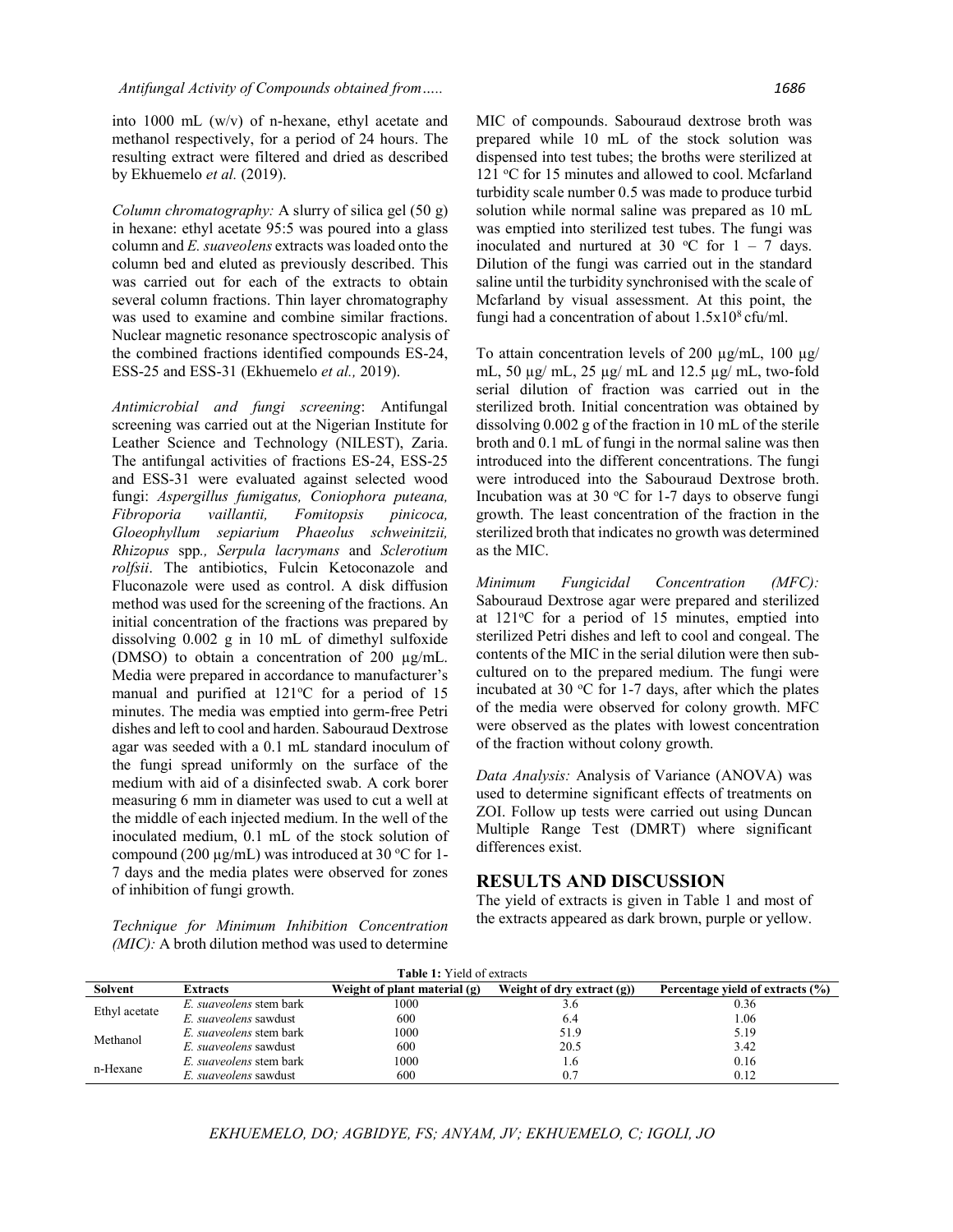*Characterization of ES-24, ES-28, ESS-25 and ESS-37:* The compounds in the fractions were identified as 21-acetoxylupenone (ES-24, Fig. 1), Betulin (ES-28, Fig. 2), Cycloeucalenol (ESS-25, Fig 3) and a mixture of Sitosterol, Stigmasterol and Cycloeucalenol (ESS-37) as previously reported (Ekhuemelo *et al* 2019).



**Fig 1:** Structure of ES-24 (21-acetoxylupenone)



**Fig 2:** Structure of ES-28 (Betulin)



**Fig 3:** Structure of ESS-25 (Cycloeucalenol)

*Sensitivity and ZOI of antibiotics and E. suaveolens isolated compounds (ES-24, ESS-25 and ESS-31) on fungi:* Fulcin was the most active antibiotic on fungi at concentration of 100 µg/mL followed by Ketoconazole and Fluonazole (Table 2). Their ZOI ranged from 25 – 31 mm. *Erythrophleum suaveolens*  fractions were active against seven of the fungi at ZOI of between 18 – 23 mm. *Fibroporia vaillantii* microbe was resistant to all antibiotics but sensitive to the three *E. suaveolens* isolated compounds at ZOI between 21 – 22 mm. Whereas *Serpula lacrymans* and *Sclerotium rolfsii* microbes were resistant to all *E. suaveolens* compounds, *Serpula lacrymans* growth was inhibited by Fulcin at 30 mm while, *Sclerotium rolfsii* growth by Ketoconazole at 25 mm. The ZOI of antibiotics and isolated compounds were not significantly different  $(p<0.05)$ .

The compounds isolated from the sawdust and stem bark extracts of *E. suaveolens* showed high antifungal activity against all the test fungi with ZOI between 18 and 23 mm. Omachi (2015) reported a similar ZOI of 20 - 21 mm for fungi tested with extracts of *Morinda lucida* leaf and 25 - 30 mm for *Uapaca togoensis* stem bark extracts. However, Ezeonu *et al*. (2018) reported a higher ZOI against *Aspergillus niger* (39.5 mm), *Rhizopus stolonifer* (91.5 mm) and *Aspergillus oryzae* (84.0 mm) from *Azadirachta indica* ethanolic stem

bark extract. Ezeonu *et al*. (2018) also reported zone of inhibition of aqueous stem bark extract from *Azadirachta indica* against *Aspergillus oryzae* (96.0 mm), *Rhizopus stolonifer* (94.0 mm) and *Aspergillus niger* (87.0 mm).

*Effect MIC of E. suaveolens isolated compounds (ES-24, ESS-25 and ESS-31) on fungi:* MIC results of *E. suaveolens* compounds (ES-24, ESS-25 and ESS-31) on fungi (Table 3) indicates that at 50 µg/mL, the growth of *Aspergillus fumigatus, Coniophora puteana, Fibroporia vaillantii, Fomitopsis pinicoca*  and *Rhizopus* spp. fungi were completely inhibited *by*  ES-24 while, *Coniophora puteana, Fibroporia vaillantii, Gloeophyllum sepiarium* and *Phaeolus schweinitzii* growth were inhibited by ESS-25. Similarly, *Aspergillus fumigatus, Fibroporia vaillantii, Fomitopsis pinicoca, Phaeolus schweinitzii,*  and *Rhizopus* spp., were completely inhibited by ESS-31. However, *Serpula lacrymans* and *Sclerotium rolfsii* were not affected by any of the *E. suaveolens* compounds. Minimum inhibition concentration for *Aspergillus fumigatus, Coniophora puteana, Fibroporia vaillantii, Fomitopsis pinicoca, Gloeophyllum sepiarium, Phaeolus schweinitzii* and *Rhizopus* spp was 50 µg/mL*.* This result is similar with the finding of Johann *et al.* (2011) who reported hexane extract of *P. paniculata* and EtOAc fraction of *P. sabulosa* to have antifungal activity, with MIC values of 60 and 30 µg/mL, respectively, against *C. tropicalis, C. gattii and S. schenckii.*

The MIC values obtained in this study are at variance with the report by Mendes de Toledo *et al*. (2015) for *Candida* species with MIC between 15.3 to 31.3  $\mu$ g/mL for crude extracts, 3.9 to 15.6  $\mu$ g/mL for an ethyl acetate fraction, and 7.8 to 31.3  $\mu$ g/mL for subfractions of the *Curatella Americana* extract. The isolated compounds were identified as 4-*O*methylcatechin, epicatechin-3-*O*-gallate, and 4-*O*methyl-catechin-3-*O*-gallate showed antifungal activity higher than the crude extracts and fractions with MIC from 31.3 to 125.0  $\mu$ g/mL which is within the range obtained in this study.

*Effect of MFC of E. suaveolens isolated compounds (ES-24, ESS-25 and ESS-31) on fungi:* Table 4 shows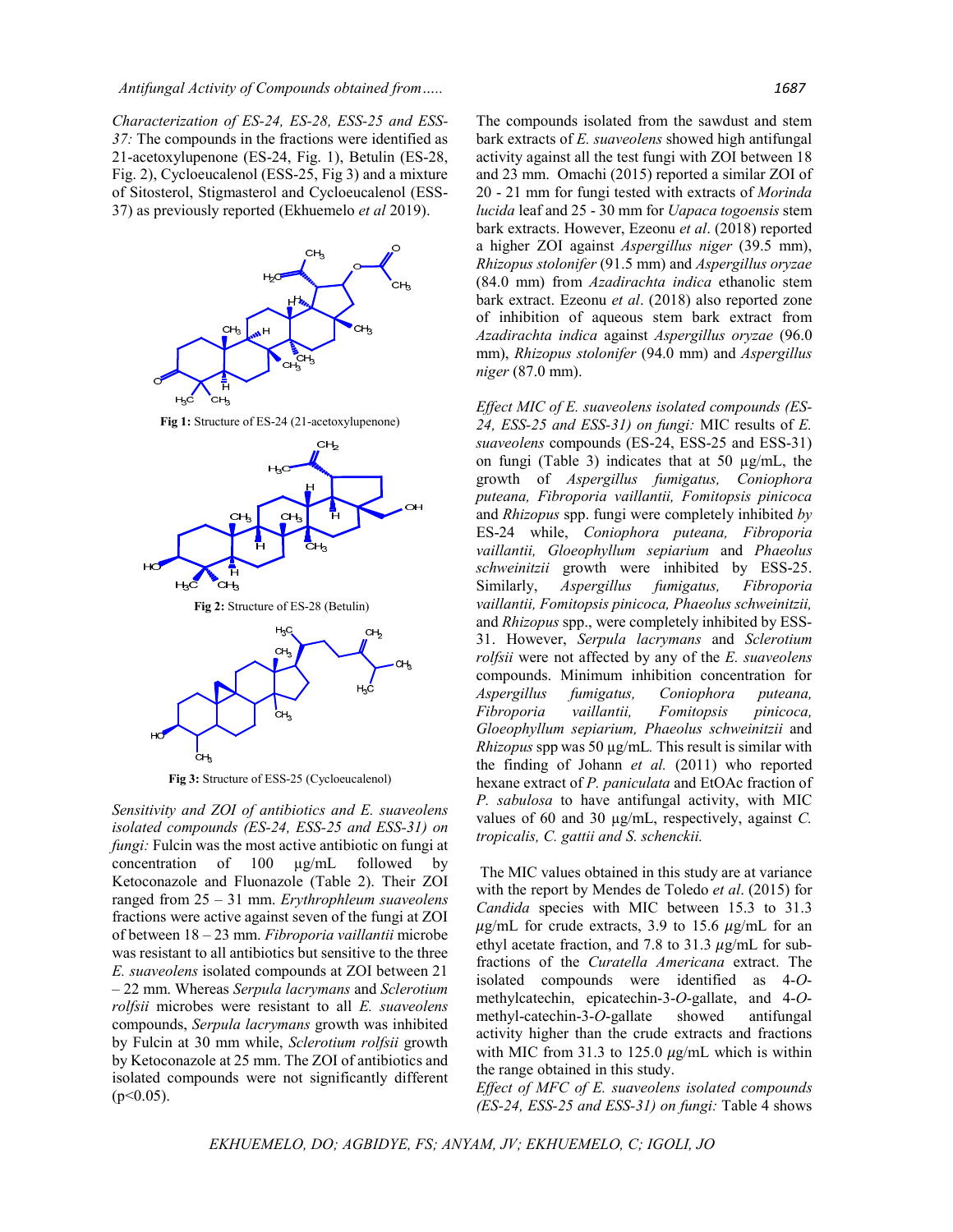the MFC of *E. suaveolens* fractions on fungi. Compound ES-24 completely inhibited *Aspergillus fumigatus, Coniophora puteana, Fibroporia vaillantii,*

and *Fomitopsis pinicoca* fungi at 200 *µg/mL and Rhizopus* sp. at 100 µg/mL.

| Fungi                  | <b>Fulcin</b><br>$(100 \mu g/mL)$ | Ketoconazole<br>$(100 \mu g/mL)$ | Fluconazole<br>(100 µg/mL) | <b>ES-24</b>          | <b>ESS-25</b>       | <b>ESS-31</b>       |  |
|------------------------|-----------------------------------|----------------------------------|----------------------------|-----------------------|---------------------|---------------------|--|
|                        | AFA (ZOI)                         | AFA (ZOI)                        | AFA(ZOI)                   | AFA(ZOI)              | AFA(ZOI)            | AFA (ZOI)           |  |
|                        | $Mean \pm SD$                     | $Mean \pm SD$                    | $Mean \pm SD$              | $Mean \pm SD$         | $Mean \pm SD$       | $Mean \pm SD$       |  |
| Aspergillus fumigatus  | $S(29.00\pm1.00^{bc})$            | $S(25.00\pm1.00^b)$              | $R(0.00\pm0.00^a)$         | $S(20.33 \pm 1.53^b)$ | $R(0.00\pm0.00^a)$  | $S(20.00\pm2.00^b)$ |  |
| Coniophora puteana     | $S(31.00\pm1.00^{\circ})$         | $R(0.00\pm0.00^a)$               | $R(0.00\pm0.00^a)$         | $S(20.00\pm5.00^b)$   | $S(23.00\pm1.00^b)$ | $R(0.00\pm0.00^a)$  |  |
| Fibroporia vaillantii  | $R(0.00\pm0.00^a)$                | $R(0.00\pm0.00^a)$               | $R(0.00\pm0.00^a)$         | $S(21.00\pm4.00^b)$   | $S(22.00\pm2.00^b)$ | $S(21.00\pm2.00^b)$ |  |
| Fomitopsis pinicoca    | $S(28.00\pm4.00^{bc})$            | $R(0.00\pm0.00^a)$               | $R(0.00\pm0.00^a)$         | $S(23.00\pm1.0^b)$    | $R(0.00\pm0.00^a)$  | $S(20.00\pm2.00^b)$ |  |
| Gloeophyllum sepiarium | $R(0.00\pm0.00^a)$                | $S(28.00\pm6.00^b)$              | $S(29.00\pm5.00^b)$        | $R(0.00\pm0.00^a)$    | $S(21.00\pm5.00^b)$ | $R(0.00\pm0.00^a)$  |  |
| Phaeolus schweinitzii. | $S(25.00\pm5.00^{bc})$            | $R(0.00\pm0.00^a)$               | $R(0.00\pm0.00^a)$         | $R(0.00\pm0.00^a)$    | $S(20.00\pm5.00^b)$ | $S(20.00\pm3.00^b)$ |  |
| Rhizopus sp.           | $S(29.00\pm2.00^{bc})$            | $S(27.00\pm2.00^b)$              | $R(0.00\pm0.00^a)$         | $S(23.00\pm3.00^b)$   | $R(0.00\pm0.00^a)$  | $S(18.00\pm2.00)$   |  |
| Serpula lacrymans      | $S(30.33\pm3.05^{\circ})$         | $S(30.00\pm2.00^b)$              | $R(0.00\pm0.00^a)$         | $R(0.00\pm0.00^a)$    | $R(0.00\pm0.00^a)$  | $R(0.00\pm0.00^a)$  |  |
| Sclerotium rolfsii     | $R(0.00\pm0.00^a)$                | $S(25.00\pm5.00^b)$              | $R(0.00\pm0.00^a)$         | $R(0.00\pm0.00^a)$    | $R(0.00\pm0.00^a)$  | $R(0.00\pm0.00^a)$  |  |

**Table 2:** Sensitivity and Zone of inhibition of *E. suaveolens* compounds against wood fungi

*Key:*  $AFA = Antifungal Activities; ES = E. suaveolens stem bark, ESS = E. suaveolens sawdust, ZOI = Zone of Inhibition. ZOI = Zone of$ *Inhibition. ZOI < 10 mm is inactive; 10 -13 mm is partially active; 14 -19 mm is active, and >19 mm is very active.*

**Table 3:** Minimum Inhibition Concentration (MIC) of *E. suaveolens* fractions (ES-24, ESS-25 and ESS-31) against wood fungi

|                        | <b>ES-24</b><br>Concentration $(\mu g/mL)$ |     |    |      |      |                       |     | <b>ESS-25</b> |        | <b>ESS-31</b> |                       |     |    |    |      |
|------------------------|--------------------------------------------|-----|----|------|------|-----------------------|-----|---------------|--------|---------------|-----------------------|-----|----|----|------|
| Fungi                  |                                            |     |    |      |      | Concentration (µg/mL) |     |               |        |               | Concentration (µg/mL) |     |    |    |      |
|                        | 200                                        | 100 | 50 | 25   | 12.5 | 200                   | 100 | 50            | 25     | 12.5          | <b>200</b>            | 100 | 50 | 25 | 12.5 |
| Aspergillus fumigatus  |                                            |     |    |      | #    | R                     | R   | R             | R      | R             |                       |     |    |    | #    |
| Coniophora puteana     |                                            |     |    | $^+$ |      |                       |     |               | $^{+}$ | #             | R                     | R   |    | R  |      |
| Fibroporia vaillantii  |                                            |     |    | +    |      |                       |     |               |        | #             |                       |     |    |    |      |
| Fomitopsis pinicoca    |                                            |     |    |      |      | R                     | R   | R             | R      | R             |                       |     |    |    |      |
| Gloeophyllum sepiarium | R                                          |     |    | R    | R    |                       |     |               |        | #             | R                     | R   |    | R  |      |
| Phaeolus schweinitzii, | R                                          | R   | R  | R    | R    |                       |     |               |        | #             |                       |     |    |    |      |
| Rhizopus spp.          |                                            |     |    |      | #    | R                     | R   | R             | R      | R             |                       | ∂   |    |    | #    |
| Serpula lacrymans      | R                                          | R   | R  | R    | R    | R                     | R   | R             | R      | R             | R                     | R   | R  | R  | R    |
| Sclerotium rolfsii     |                                            |     |    | R    | R    | R                     | R   | R             | R      | R             |                       | R   | R  |    | R    |

 *Key: ES = Erythrophleum suaveolens stem back; ESS = Erythrophleum suaveolens sawdust; R = Resistance; - = No turbidity (no*   $growth$ *;*  $\delta =$  *Minimum inhibition concentration (MIC);*  $\pm$  *Turbid (Light growth);*  $\sharp$   $\pm$  *= Moderate turbidity;*  $\neq$   $\neq$  *High turbidity* 

| <b>Table 4:</b> Minimum Fungicidal Concentration <i>(MFC)</i> of <i>E. suaveolens</i> fractions (ES-24, ESS-25 and ESS-31) against wood fungi |  |  |
|-----------------------------------------------------------------------------------------------------------------------------------------------|--|--|
|                                                                                                                                               |  |  |

|                        | <b>ES-24</b><br>Concentration (µg/mL) |        |      |    |      | <b>ESS-25</b><br>Concentration (µg/mL) |        |    |    |      | <b>ESS-31</b>         |        |    |    |      |  |
|------------------------|---------------------------------------|--------|------|----|------|----------------------------------------|--------|----|----|------|-----------------------|--------|----|----|------|--|
| Fungi                  |                                       |        |      |    |      |                                        |        |    |    |      | Concentration (µg/mL) |        |    |    |      |  |
|                        | 200                                   | 100    | 50   | 25 | 12.5 | 200                                    | 100    | 50 | 25 | 12.5 | 200                   | 100    | 50 | 25 | 12.5 |  |
| Aspergillus fumigatus  |                                       | $^{+}$ | #    | ## | ##   | R                                      | R      | R  | R  | R    | δ                     | $^{+}$ | #  | #  | ##   |  |
| Coniophora puteana     | δ                                     | $^{+}$ | #    | ## | ##   | -                                      | ò      | ÷  | #  | ##   | R                     | R      | R  | R  | R    |  |
| Fibroporia vaillantii  | δ                                     | $^{+}$ | #    | ## | ##   | δ                                      | $^{+}$ | #  | #  | ##   | δ                     | $^{+}$ | #  | ## | ##   |  |
| Fomitopsis pinicoca    | δ                                     | $^{+}$ | #    | #  | ##   | R                                      | R      | R  | R  | R    | δ                     | $^{+}$ | #  | #  | ##   |  |
| Gloeophyllum sepiarium | R                                     | R      | R    | R  | R    | δ                                      | $^{+}$ | #  | #  | ##   | R                     | R      | R  | R  | R    |  |
| Phaeolus schweinitzii, | R                                     | R      | R    | R  | R    | δ                                      | $^{+}$ | #  | #  | ##   | δ                     | $^{+}$ | #  | #  | ##   |  |
| Rhizopus sp.           | -                                     | Ò.     | $^+$ | #  | ##   | R                                      | R      | R  | R  | R    | δ                     | $^{+}$ | #  | #  | ##   |  |
| Serpula lacrymans      | R                                     | R      | R    | R  | R    | R                                      | R      | R  | R  | R    | R                     | R      | R  | R  | R    |  |
| Sclerotium rolfsii     | R                                     | R      | R    | R  | R    | R                                      | R      | R  | R  | R    | R                     | R      | R  | R  | R    |  |

*Key: ES = Erythrophleum suaveolens stem back; ESS = Erythrophleum suaveolens sawdust; R = Resistance; - = No turbidity (no growth); δ = Minimum Fungicidal concentration (MFC); + = Turbid (Light growth); # = Moderate turbidity; ≠≠≠ = High turbidity; ##= Very High turbidity*

It was also observed that compound ESS-25 completely inhibited by *Coniophora puteana* at 100 µg/mL, whereas *Fibroporia vaillantii, Gloeophyllum sepiarium* and *Phaeolus schweinitzii,* were inhibited at MFC of 200 µg/mL. At *200* µg/mL MFC also, *Aspergillus fumigatus, Fibroporia vaillantii, Fomitopsis pinicoca, Phaeolus schweinitzii* and *Rhizopus* sp. were completely inhibited by ESS-31.

while ES-24 and ESS-25 inhibited the growth of *Rhizopus sp.,* and *Coniophora puteana* at 100 *µg/mL.* Whereas *Aspergillus fumigatus, Fibroporia vaillantii, Fomitopsis pinicoca, Gloeophyllum sepiarium, Phaeolus schweinitzii* pathogens were inhibited at MFC of 200 µg/mL. Joshi *et al*. (2003) reported a lower MFC of fungicidal activity for the chloroform extract of the stem bark of *Alianthus excelsa* on *A.*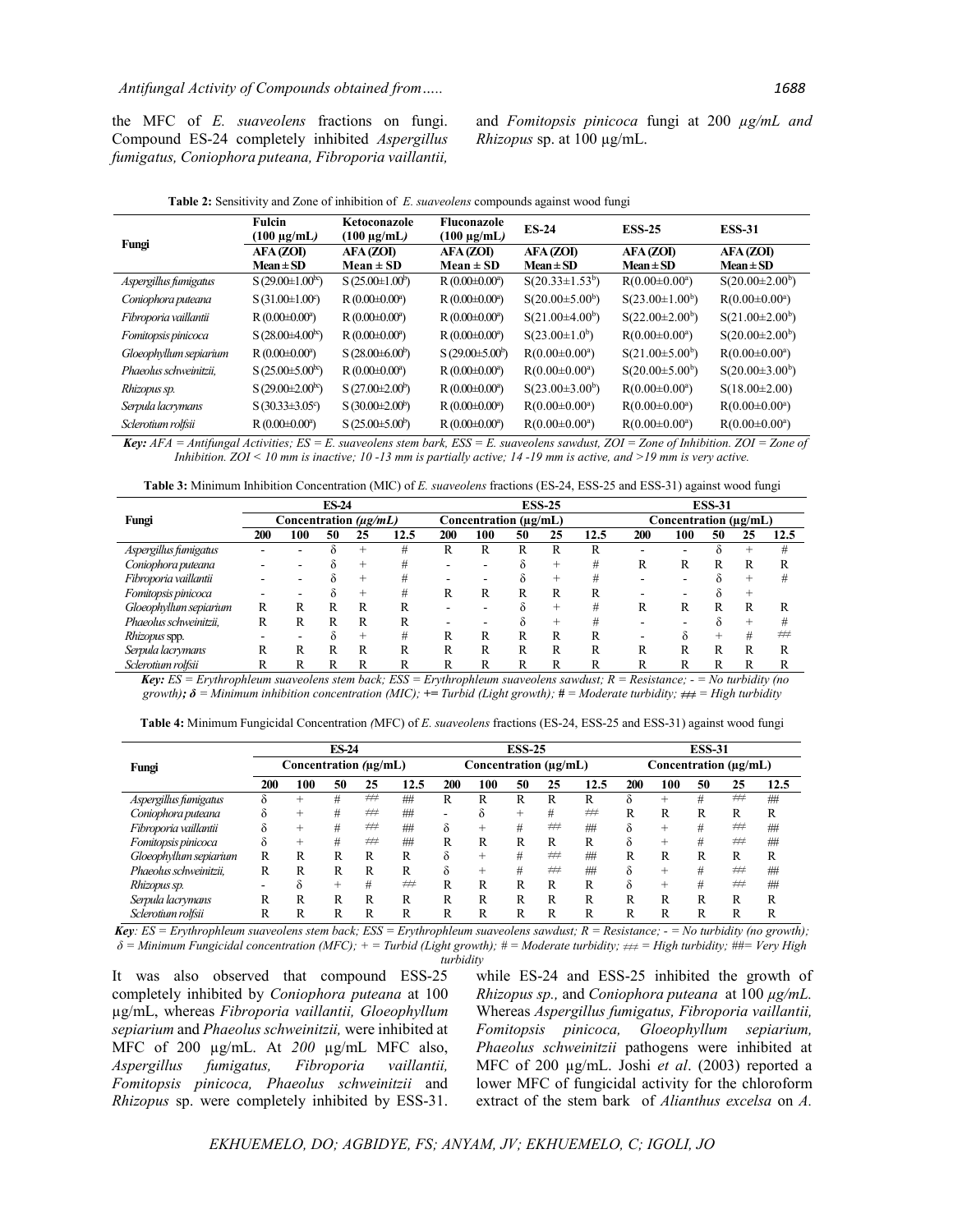*Antifungal Activity of Compounds obtained from….. 1689*

*niger* (500 mg/mL), *Aspergillus fumigatus* (160 mg/mL), *P. frequentance* (80 mg/mL), *P. notatum and B. cinerea* to be 160 mg/mL, respectively.

The efficacy of *Erythrophleum suaveolens* stem bark isolates (ES-24 and ES-28) and *E. suaveolens* sawdust isolate (ESS-25) from this study implies they can control wood-trimmers' disease caused by *Aspergillus fumigatus*( Land *et al.,* 1987); brown rot decay caused by *Aspergillus fumigatus* and *Coniophora puteana* (Mahmood *et al.,* 2016*;* Korner *et al.,* 1992) The isolated compounds can also be effective in treating wet rot disease in buildings caused by *Fibroporia vaillantii*  (Property Care Association, 2016); stem decay in wood caused by *Fomitopsis pinicoca* and *Gloeophyllum sepiarium*  (Haight *et al.,* 2016). Brown cubical rot of the heartwood of butt and roots caused by *Phaeolus schweinitzii*(Sinclair *et al.,* 1987) and head rot disease or decay fruits and vegetables caused by *Rhizopus* sp. (Kirk *et al.,* 2008) could be controlled by *E. suaveolens* isolates. The antifungal activity of *E. suaveolens* sawdust and stem bark extracts can be attributed to the presence of 21-acetoxylupenone, betulin and cycloeucalenol isolated and identified in this study.

*Conclusion***:** This study has demonstrated that *E. suaveolens* stem bark and sawdust isolates possess antifungal activity and could be used in the control of the soft-rot, brown-rot, wet rot and white-rot disease of wood caused by *Aspergillus fumigatus*, *Aspergillus fumigatus,* fungi *Coniophora puteana, Fibroporia vaillantii, Gloeophyllum sepiarium, Phaeolus schweinitzii* and *Rhizopus* sp. Therefore, this study has scientifically validated the use of *E. suaveolens* stem bark and sawdust as effective antifungal agents.

#### **REFERENCES**

- Adeoye, BA; Oyedapo OO (2004). Toxicity of *Erythrophleum guineense* stem-bark: Role of Alkaloidal fraction. *Afr. J. Trad. Comp. Alt. Med.,* 1: 45-54.
- Anokwuru, CP; Anyasor, GN; Ajibaye O; Fakoya O; Okebugwu P (2011). Effect of Extraction solvents on phenolic, flavonoid and antioxidant activities of three Nigerian medicinal plants. *Nat. and Sci.,* 9(7): 53-61.
- Anokwuru, CP; Anyasor, GN; Ajibaye O, Fakoya O; Okebugwu P (2011). Effect of Extraction Solvents on Phenolic, Flavonoid and Antioxidant activities of Three Nigerian Medicinal Plants. *Nat. and Sci.,* 9(7): 53-61.
- Cox, JSG; King, FE; King, TJ (1959). The structure of cycloeucalenol. *J. Chem. Soc*. (Resumed), 514*.*  doi:10.1039/jr9590000514.
- Deacon J (2005). A text book on fungal biology, Blackwell publishing.
- Dongmo, AB; Kamanyi, A; Achang, MS; Chungag-Anye, NB; Njamen D; Nguelefack; TB; Nole T; Wagner, H (2001). Anti-inflammatory and analgesic properties of the stem bark extracts of *E. suaveolens* (Caesalpiniaceae), Guillemin and Perrottet. *J. Ethnopharmacol.,* 77: 137-141.
- Ekhuemelo, DO; Agbidye, FS; Anyam, JV; Ekhuemelo, C; Igoli, JO (2019). Antibacterial Activity of Triterpenes from the Stem Bark and Heartwood of *Erythrophleum suaveolens* (Guill. & Perr.) Brenan. *J. Appl. Sci. Environ. Manage.* 23(5): 783-789.
- Ezeonu, CS; Imo, C; Agwaranze, DI; Iruka, A; Joseph, A; (2018). Antifungal effect of aqueous and ethanolic extracts of neem leaves, stem bark and seeds on fungal rot diseases of yam and cocoyam. *Chemi. and Biolo Techn. in Agri.* 5(1). doi:10.1186/s40538-018-0130-3.
- Haight, JE; Laursen, GA; Glaeser, JA; Taylor, DL (2016). Phylogeny of *Fomitopsis pinicola*: a species complex. *Mycologia,* 108(5): 925-938. doi:10.3852/14-225r1.
- Harmon, ME; Sexton, J; Caldwell BA; Carpenter, SE (1994). Fungal sporocarp mediated losses of Ca, Fe, K, Mg, Mn, N, P, and Zn from conifer logs in the early stages of decomposition. *Canad. J. of For. Res*., 24: 1883–1893.
- Harte, AM (2018). Introduction to timber as an engineering material. ICE Manual of Construction Materials. doi: 10.1680/mocm.00000.0001.
- Hattenschwiler, S; Tiunov, AV; Scheu, S (2005). Biodiversity and litter decomposition in terrestrial ecosystems. *Ann. Rev. Ec. and Syst.* 36: 191–218.
- Johann, S; Mendes, BG; Missau, FC; de Resende. MA; Moacir, G; Pizzolatti MG (2011). Antifungal activity of five species of polygala. *Braz. J. of Microbio.* 42: 1065-1075.
- Joshi, BC; Pandey, A; Chaurasia, L; Pal, M; Sharma, RP; Khare, A (2003). Antifungal activity of the stem bark of *Ailanthus excelsa. Fitoterapia,* 74(7- 8), 689 - 691.

*EKHUEMELO, DO; AGBIDYE, FS; ANYAM, JV; EKHUEMELO, C; IGOLI, JO*